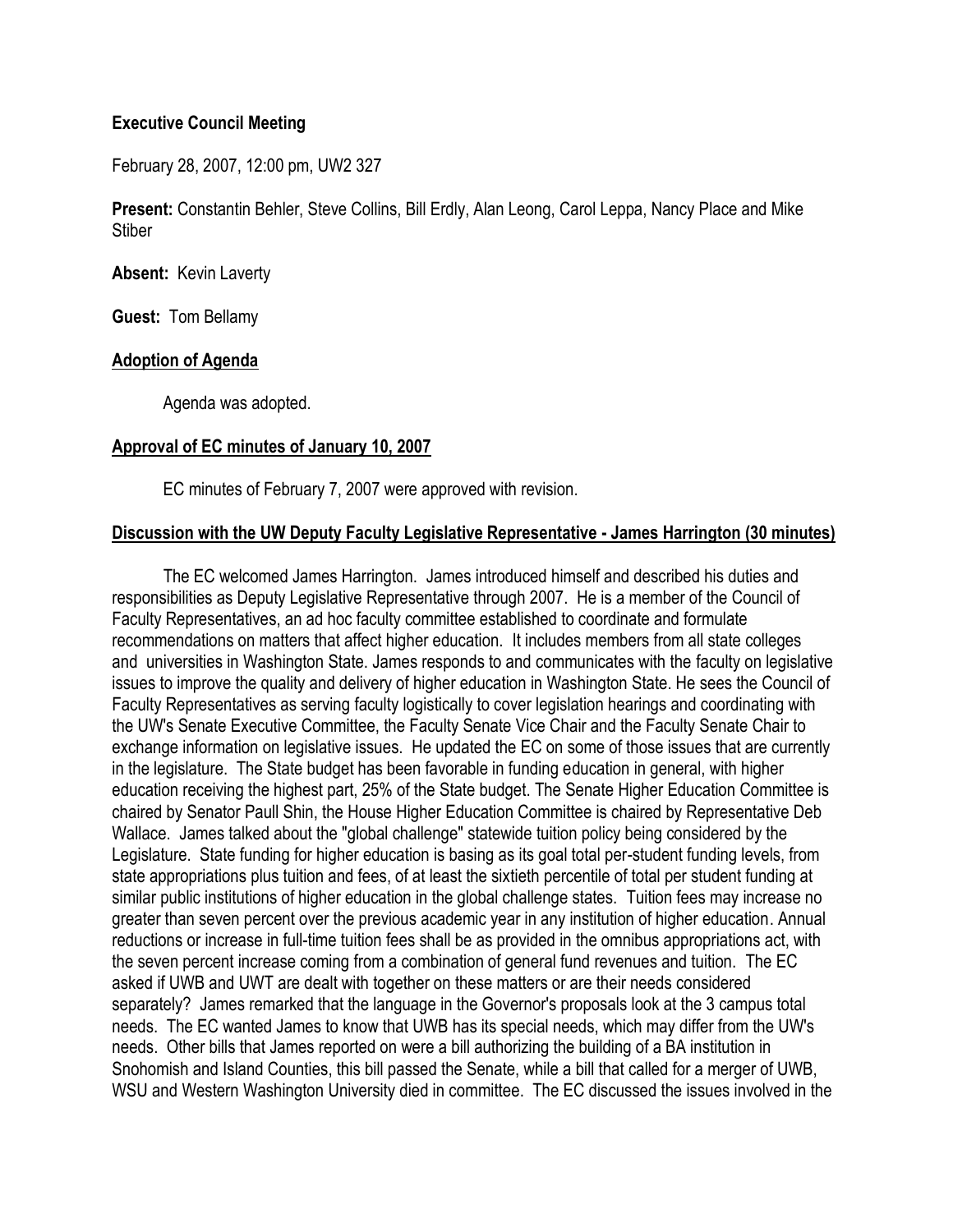push for a 4-year university or poly technical institution in Snohomish County and how that could impact UWB. Tom pointed out that data does not support the demand for a new college and political aspirations do not necessarily meet FTE demand. James stated that economic development is driving these arguments brought before the Legislature. He concluded his presentation with the notification that the Council of Faculty Representatives is asking for faculty representation on the UW Board of Regents. He also asked that the EC and the faculty at UWB keep him informed and apprised of any issues or matters of importance to them that he can communicate to the Senate or the Legislature. The EC thanked him for this opportunity to talk with him.

# **Reports of Officers**

A. Chair - Steve Collins

Steve distributed a document outlining the response of the Advisory Committee on Faculty Code and Regulations on the legislation in the Faculty Senate on defining a campus. Steve has suggested a few changes in the revisions that the committee implemented which he feels makes the definition of a campus more rigid than the previous legislation. Steve's comments call for clarification of campus authorities over academic standards, admission and curriculum. These authorities were spelled out in the original legislation. He is also asking that language be restored to clarify that faculty governance be defined relating to a campus, not a college or unit. This is important for 2 reasons:

- 1. An integrated 4-year-plus-graduate campus that admits its own students is functionally and organizationally more complex than a school or college.
- 2. Campus governance that is equivalent to a college or school government sets up a potential contradiction if we begin converting our programs to schools or colleges.
- B. Vice-Chair Mike Stiber

Mike called for the EC to set a meeting schedule for Spring Quarter. The EC meeting schedule will be: Thursday, April 12, May 3 and May 24. The GFO faculty forum will be scheduled for April 5. The AC/EC retreat is scheduled for Thursday, May 31.

Bill Erdly, UW Senator reported on his presentation to the Senate on Distance Learning and how DL courses are designated on UW transcripts. There is a proposal to remove the DL designation on the transcripts and allow all distance learning courses to simply show as UW completed course work on the transcript. The DL designation can be used internally, but should not be on the official transcript. Bill will report to Steve about the status of this matter. Bill would like to see a future EC agenda item on getting Educational Outreach at UWB, so that our students can access some of the distance learning courses. There is also a proposal to set up a process for students to double major, across the 3 campuses. This will go forward to FCAS.

## **Reports of Committees**

A. Curriculum Committee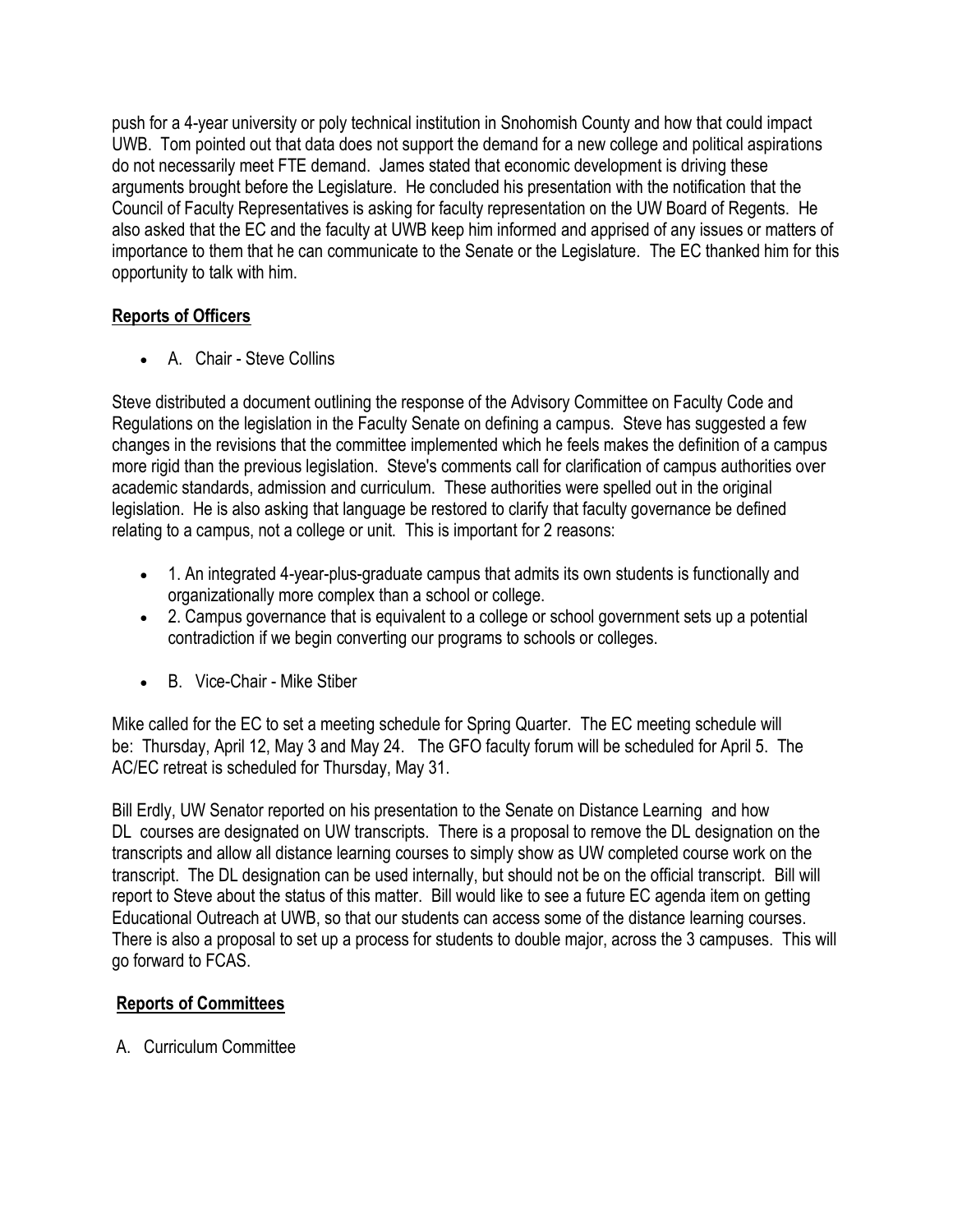Constantin asked that the EC clarify the charge of the Curriculum Committee regarding initiating a campuswide discussion of the sophomore curriculum. What role does the EC want the Curriculum Committee to play? Mike suggested that since FOCUS is guiding curricular development for CUSP that the Curriculum Committee look at the development of the sophomore curriculum. Does it meet the needs of the students and the programs? The committee could look at the design of the curriculum and what goals we want to achieve over the next year.

- B. Faculty Affairs no report
- C. Instructional and Research Support Committee no report
- D. Strategic Planning and Budget

Tom will provide the committee with a detailed budget report, with projected enrollment and revenue numbers.

E. Student Relations - no report

### **Reports from Programs**

Education - Nancy reported that Education Program faculty searches are ongoing.

### **New Business**

A. Approval of revised freshman admissions criteria - Carol Leppa

The GFO Student Relations Committee appointed 2 faculty representatives, Carol Leppa and Pete Nye from the committee to work with Lindsey reviewing the candidates identified in the tier 2 review for further consideration. Carol reported that her and Pete Nye met with Lindsey Wille and successfully reviewed several candidates. Carol stated the goal of setting up a process that will guide Student Affairs in this selection process and allow the decision-making to be designated to the Student Affairs in the future.

B. Admissions Model: Three Screens

The EC reviewed the Admissions Model: Three Screens. The model was revised after the EC endorsed the original document.

### **Motion:**

 The EC endorses the revised model with a footnote: If a student meets the verbal/writing screen, but not the math/quant screen, they are referred to faculty for decision. The motion was called by Constantin, seconded by Nancy and the motion carried [\(see Appendix 1\)](http://www.uwb.edu/gfo/minutes/ECMinutes2-28-07-Appendix1.pdf).

C. Sophomore pre-major admission evaluation